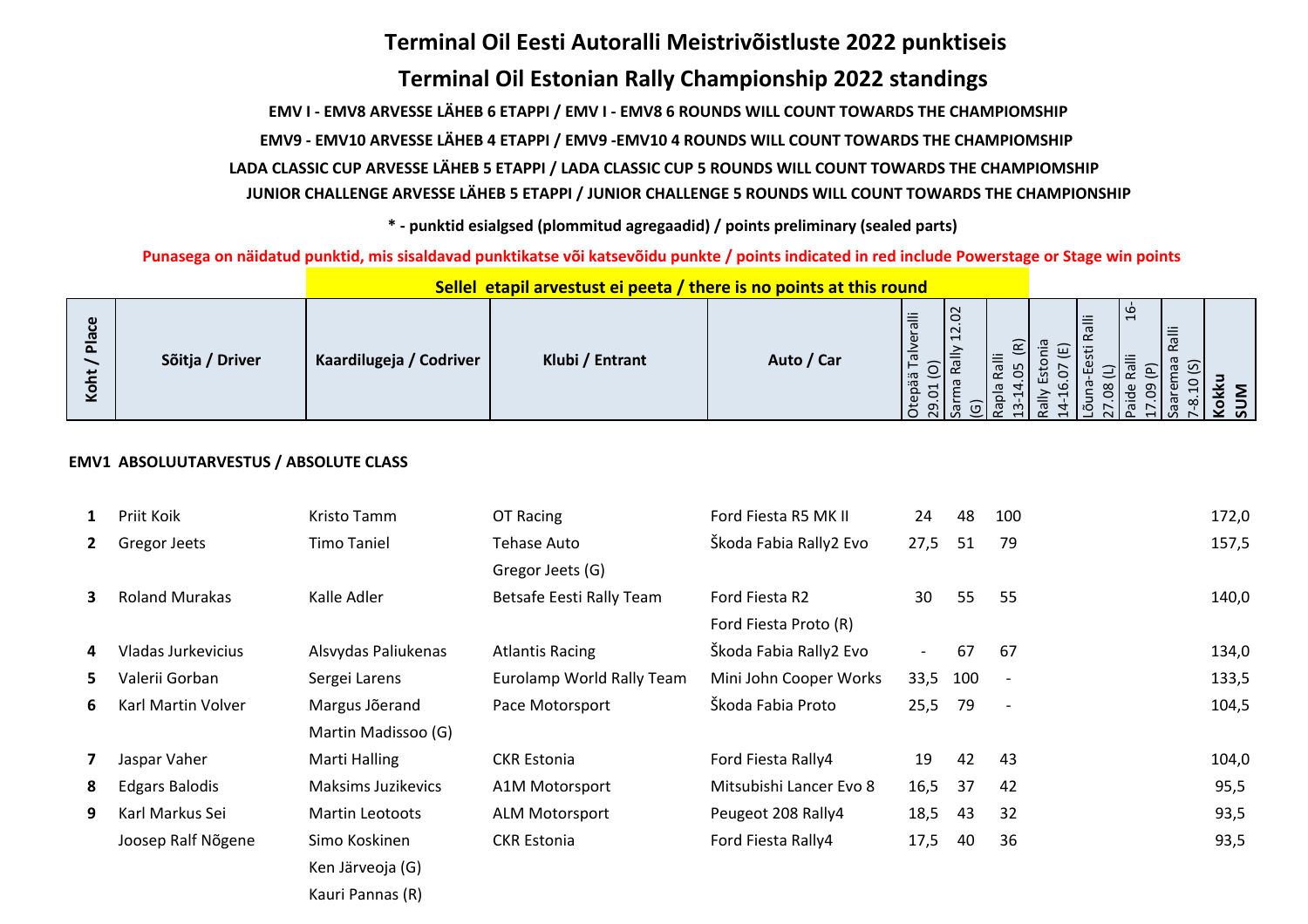| 11 | Georg Linnamäe         | James Morgan          | <b>ALM Motorsport</b>  | Volkswagen Polo R5       | 50                       | 31 | $\overline{\phantom{a}}$ | 81   |
|----|------------------------|-----------------------|------------------------|--------------------------|--------------------------|----|--------------------------|------|
| 12 | <b>Patrick Enok</b>    | Rauno Rohtmets        | <b>CKR Estonia</b>     | Ford Fiesta Rally4       |                          | 39 | 37                       | 76,0 |
|    | Tarmo Lee              | Tõnu Nõmmik           | Juuru Tehnikaklubi     | <b>BMW 320</b>           | 3                        | 35 | 38                       | 76,0 |
| 14 | Gil Membrado           | Rogelio Penate Lopez  | <b>ASRT RIly Team</b>  | Ford Fiesta Rally4       | 10                       | 32 | 33                       | 75,0 |
| 15 | Tymoteusz Jocz         | Maciej Judycki        | <b>KOSZ Rally Team</b> | Ford Fiesta Rally4       | $\overline{\phantom{a}}$ | 34 | 35                       | 69,0 |
|    |                        |                       | Tymoteusz Jocz (R)     |                          |                          |    |                          |      |
| 16 | Raik-Karl Aarma        | Alo Vahtmäe           | Juuru Tehnikaklubi     | Mitsubishi Lancer Evo 8  | 22                       |    | 46                       | 68,0 |
|    | Kaspar Kasari          | Rainis Raidma         | OT Racing              | Ford Fiesta Rally3       | 23                       |    | 45                       | 68,0 |
| 18 | Aiko Aigro             | Arro Vahtra           | Kupatama Motorsport    | Mitsubishi Lancer Evo 9  | 22,5                     | 45 | $\overline{\phantom{a}}$ | 67,5 |
|    | Argo Kuutok            | Ott Mesikäpp          | <b>BTR Racing</b>      | BMW M3                   | 10,5                     | 27 | 30                       | 67,5 |
|    |                        | Vallo Pleesi (R)      |                        |                          |                          |    |                          |      |
| 20 | Karel Tölp             | Martin Vihmann        | Kaur Motorsport        | Ford Fiesta R2           | 4,5                      | 35 | 25                       | 64,5 |
|    |                        | Sander Siniorg (G,R)) |                        |                          |                          |    |                          |      |
| 21 | <b>Martin Absalon</b>  | Jakko Viilo           | Kaur Motorsport        | Ford Fiesta Proto        | 16                       | k  | 48                       | 64,0 |
| 22 | Kristo Subi            | Erki Pints            | Kupatama Motorsport    | Mitsubishi Lancer Evo 9  | 21                       |    | 41                       | 62,0 |
|    |                        | Raido Subi (R)        |                        |                          |                          |    |                          |      |
| 23 | <b>Denis Rostilov</b>  | Vasiliy Slobozhaninov | Prospeed               | Škoda Fabia R5           |                          | 60 |                          | 60,0 |
|    | Timmu Kõrge            | Erki Pints            | Kupatama Motorsport    | Mitsubishi Lancer Evo 10 | $\overline{\phantom{a}}$ | k  | 60                       | 60,0 |
|    | Karl Jalakas           | Janek Kundrats        | Pihtla RT              | BMW M3                   | k                        | 33 | 27                       | 60,0 |
| 26 | Siim Liivamägi         | Edvin Parisalu        | Kupatama Motorsport    | Mitsubishi Lancer Evo 8  | 15,5                     | 38 | $\overline{\phantom{a}}$ | 53,5 |
| 27 | Allan Popov            | Aleksander Prõttšikov | Kupatama Motorsport    | Mitsubishi Lancer Evo 9  | $\overline{\phantom{a}}$ | k  | 51                       | 51,0 |
| 28 | Karl-Johannes Visnapuu | Rait Jansen           | <b>CRC Rally Team</b>  | Ford Fiesta Rally4       | 13,5                     | k  | 34                       | 47,5 |
| 29 | <b>Taavi Niinemets</b> | Esko Allika           | Juuru Tehnikaklubi     | BMW M3                   | 18                       | 29 | k                        | 47,0 |
| 30 | Edijs Bergmanis        | Ivo Pukis             | Rallyworkshop          | Mitsubishi Lancer Evo 9  | $\overline{\phantom{a}}$ | 46 | k                        | 46,0 |
|    |                        |                       | A1M Motorsport (R)     |                          |                          |    |                          |      |
| 31 | Hubert Laskowski       | Michal Kušnierz       | Car Speed Racing       | Ford Fiesta R3           |                          | 44 |                          | 44,0 |
|    | <b>Toomas Vask</b>     | Andrus Toom           | <b>MS Racing</b>       | BMW M3                   | $\overline{\phantom{a}}$ |    | 44                       | 44,0 |
| 33 | Pranko Kõrgesaar       | Marcel David Tõeleid  | <b>BTR Racing</b>      | Ford Fiesta Rally4       | 14,5                     | k  | 29                       | 43,5 |
| 34 | <b>Keiro Orgus</b>     | Evelin Mitendorf      | <b>Murakas Racing</b>  | Honda Civic Type-R       | $\blacksquare$           | 30 | 13                       | 43,0 |
|    | Tarmo Silt             | Raido Loel            | Märjamaa Rally Team    | <b>BMW 320</b>           | 11                       | 26 | 6                        | 43,0 |
|    |                        |                       |                        | GAZ 51 (R)               |                          |    |                          |      |
| 36 | Siim Nõmme             | Indrek Hioväin        | Milrem Motorsport      | Honda Civic              | 9                        | 17 | 17                       | 43,0 |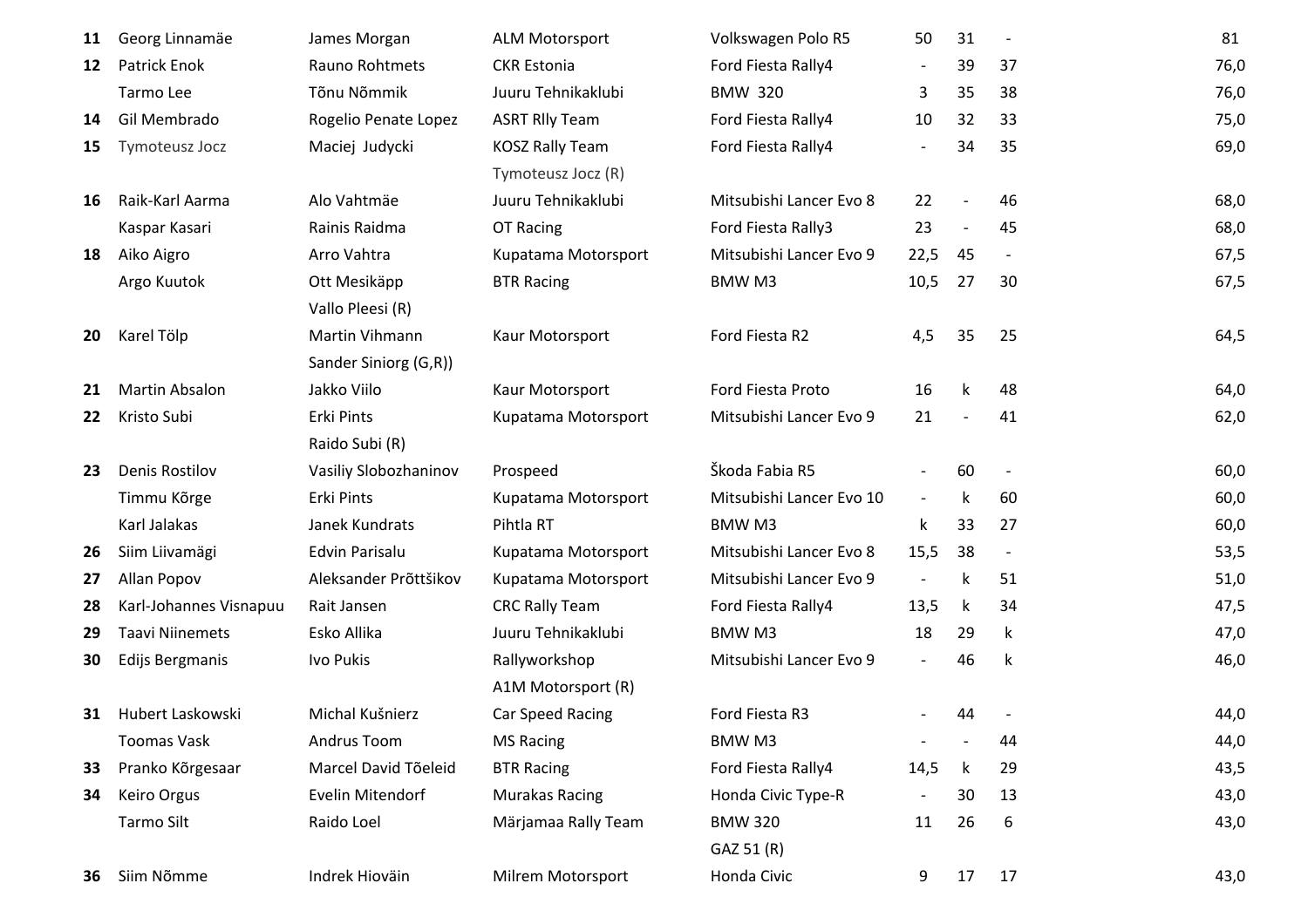| 37 | Dmytro Feofanov        | Normunds Kokins        | Dmytro Feofanov                    | Ford Fiesta Rally3       |                          | 41                       | $\overline{\phantom{a}}$ | 41,0 |
|----|------------------------|------------------------|------------------------------------|--------------------------|--------------------------|--------------------------|--------------------------|------|
| 38 | Henri Franke           | Arvo Liimann           | NN Spordiklubi                     | Mitsubishi Lancer Evo 6  |                          |                          | 40                       | 40,0 |
| 39 | Ken Torn               | Kauri Pannas           | <b>CKR Estonia</b>                 | Ford Fiesta R5 MK II     | 39,5                     | $\overline{\phantom{a}}$ |                          | 39,5 |
| 40 | Raiko Aru              | Allar Heina            | <b>MRF Motorsport</b>              | BMW 1M                   |                          |                          | 39                       | 39,0 |
| 41 | Ronald Jürgenson       | Marko Kaasik           | A1M Motorsport                     | Honda Civic Type-R       | 14                       | 23                       |                          | 37,0 |
| 42 | Rait Sinijärv          | Kristo Galeta          | Märjamaa Rally Team                | Honda Civic Type-R       | 6,5                      | 22                       | 8                        | 36,5 |
| 43 | Robert Kikkatalo       | <b>Robin Mark</b>      | A1M Motorsport                     | Ford Fiesta R2           | 12                       | k                        | 23                       | 35,0 |
|    |                        |                        | Robert Kikkatalo (G)               | Opel Astra (G,R)         |                          |                          |                          |      |
| 44 | Lembit Soe             | Imre Kuusk             | <b>SAR-TECH Motorsport</b>         | <b>Toyota Starlet</b>    |                          |                          | 31                       | 31,0 |
| 45 | Caspar Ojamägi         | Hendrik Kraav          | Juuru Tehnikaklubi                 | Honda Civic Type-R       | 11,5                     | $\overline{\phantom{a}}$ | 19                       | 30,5 |
| 46 | Ainars Šusts           | <b>Uldis Fjodorovs</b> | <b>Baltic Motorsport Promotion</b> | Ford Fiesta Rally3       | $\mathsf k$              | 28                       | $\overline{\phantom{a}}$ | 28,0 |
|    |                        | Janis Stepanovs (G)    | Ainars Šusts (G)                   |                          |                          |                          |                          |      |
|    | Markus Tammoja         | Marek Tammoja          | <b>MRF Motorsport</b>              | <b>BMW 316I</b>          |                          | k                        | 28                       | 28,0 |
|    |                        | Henri Ääremaa (R)      |                                    |                          |                          |                          |                          |      |
| 48 | Olavi Paju             | Raul Kask              | <b>SAR-TECH Motorsport</b>         | <b>Renault Clio</b>      |                          |                          | 26                       | 26,0 |
| 49 | Karl-Kenneth Neuhaus   | Inga Reimal            | Thule Motorsport                   | Honda Civic              | 9,5                      | $\overline{\phantom{a}}$ | 16                       | 25,5 |
| 50 | Joonas Palmisto        | Jan Nõlvak             | Tikkri Motorsport                  | Volkswagen Golf 2        | $\overline{\phantom{a}}$ | 25                       | k                        | 25,0 |
| 51 | Raigo Vilbiks          | Hellu Smorodin         | <b>MRF Motorsport</b>              | Honda Civic Type-R       | $\sim$                   |                          | 24                       | 24,0 |
|    | Vaiko Samm             | Gabriel Müürsepp       | G.M Racing SK                      | Subaru Impreza WRX STI   | $\mathsf{k}$             | 24                       |                          | 24,0 |
|    |                        | Kaimar Taal (G)        |                                    |                          |                          |                          |                          |      |
| 53 | Oskar Männamets        | <b>Holger Ebok</b>     | <b>CKR Estonia</b>                 | Citroen C2 R2 Max        |                          | k                        | 22                       | 22,0 |
| 54 | Radik Shaymiev         | Maxim Tsvetkov         | <b>TAIF Motorsport</b>             | Huyndai I20 R5           | 21,5                     | $\overline{\phantom{a}}$ |                          | 21,5 |
| 55 | Guntis Lielkajis       | Vilnis Mikelsons       | Guntis Lielkajis                   | Mitsubishi Lancer Evo 10 | $\overline{\phantom{a}}$ | 21                       | $\overline{\phantom{a}}$ | 21,0 |
|    | <b>Toomas Klemmer</b>  | Kaili Klemmer          | <b>MRF Motorsport</b>              | <b>BMW 320I</b>          |                          |                          | 21                       | 21,0 |
| 57 | <b>Hendrik Kers</b>    | Raino Verliin          | <b>ALM Motorsport</b>              | Mitsubishi Lancer Evo 10 | 20,5                     |                          |                          | 20,5 |
| 58 | <b>Rainer Paavel</b>   | Tiina Ehrbach          | <b>BTR Racing</b>                  | Mitsubishi Lancer Evo 9  |                          |                          | 20                       | 20,0 |
|    | <b>Robert Virves</b>   | Tiit Põlliäär          | <b>Starter Energy Racing</b>       | BMW M3                   | 20                       |                          | k                        | 20,0 |
|    | <b>Arvis Vecvagars</b> | <b>Gints Gaikis</b>    | <b>VRR Autosports</b>              | Lada VFTS                | $\mathsf k$              | 20                       |                          | 20,0 |
| 61 | Raigo Uusjärv          | Kristo Parve           | <b>Murakas Racing</b>              | Mitsubishi Lancer Evo 9  | $\blacksquare$           | 19                       |                          | 19,0 |
| 62 | <b>Margus Murakas</b>  | Rainis Nagel           | <b>Murakas Racing</b>              | Audi S1                  | $ \,$                    |                          | 18                       | 18,0 |
|    | Janek Vallask          | Mikk-Sander Laubert    | <b>MS Racing</b>                   | Subaru Impreza           | k                        | 18                       |                          | 18,0 |
| 64 | Sander Klaus           | Martin Udusalu         | Märjamaa Rally Team                | Lada 2105                | 5,5                      | $\overline{\phantom{a}}$ | 12                       | 17,5 |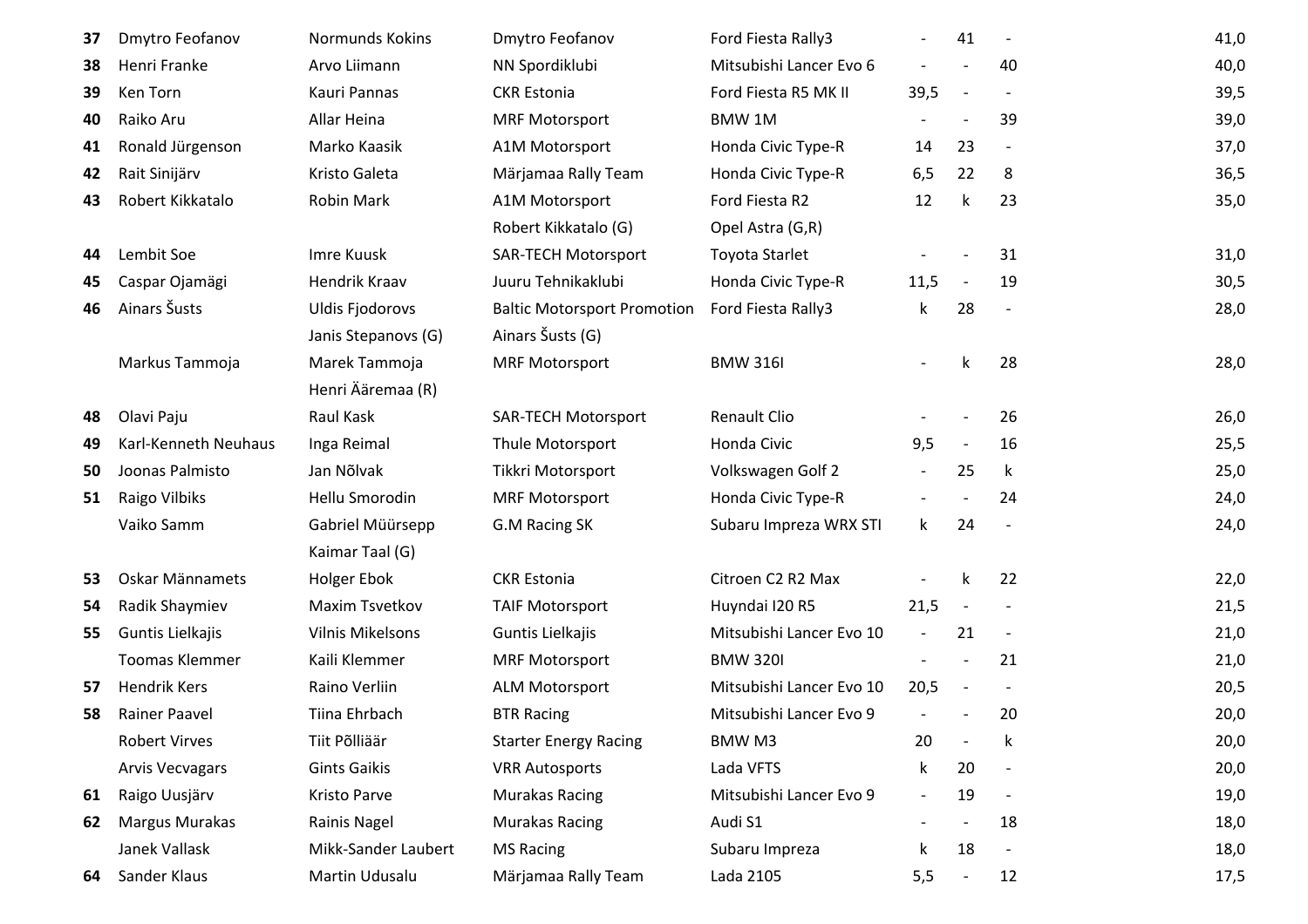| 65 | Mart Kask             | Kristin Kask          | Kupatama Motorsport      | <b>BMW 318IS</b>        |                |                          | 15                       | 15,0 |
|----|-----------------------|-----------------------|--------------------------|-------------------------|----------------|--------------------------|--------------------------|------|
|    | Mark-Egert Tiits      | Sander Pruul          | <b>Tiits Racing Team</b> | Volkswagen Golf 2       | 15             | k                        | $\mathsf k$              | 15,0 |
|    |                       |                       | Mark-Egert Tiits (G)     | BMW330 (R)              |                |                          |                          |      |
| 67 | <b>Ronald Reisin</b>  | Karl Luhaäär          | <b>Prorex Racing</b>     | Honda Civic Type-R      |                |                          | 14                       | 14,0 |
|    | Erliko Parisalu       | Sander Pärn           | Kupatama Motorsport      | Mitsubishi Lancer Evo 6 | 4              |                          | 10                       | 14,0 |
|    |                       |                       | Erliko Parisalu (R)      |                         |                |                          |                          |      |
| 69 | Klim Baikov           | Andrey Kleshchev      | Kupatama Motorsport      | Lada 2105               | 13             | dsq                      |                          | 13,0 |
|    |                       |                       | Viktor Pozern (G)        |                         |                |                          |                          |      |
| 70 | Ivo Kilpis            | Artis Cerinš          | Artis Cerinš             | Toyota Corolla          | 12,5           | k                        | $\overline{\phantom{a}}$ | 12,5 |
| 71 | Janek Ojala           | Lauri Veso            | Milrem Motorsport        | Nissan Sunny            |                |                          | 11                       | 11,0 |
|    | Vaiko Järvela         | Indrek Tulp           | Juuru Tehnikaklubi       | <b>BMW 330</b>          | 8              |                          | 3                        | 11,0 |
| 73 | Kalle Kruusma         | Martin Jaanus         | Milrem Motorsport        | Lada 2105               | 2,5            | $\overline{\phantom{a}}$ | 7                        | 9,5  |
|    |                       | Romet Reisin (R)      |                          |                         |                |                          |                          |      |
| 74 | Alexander Annus       | Franl Baranov         | <b>Murakas Racing</b>    | <b>BMW 325I</b>         |                |                          | 9                        | 9,0  |
| 75 | Kasper Koosa          | Kevin Roost           | A1M Motorsport           | Lada Kalina             | 8,5            | $\overline{\phantom{a}}$ | k                        | 8,5  |
| 76 | Priit Mäemurd         | Raimo Kook            | Juuru Tehnikaklubi       | <b>BMW 318TI</b>        | 7,5            | $\overline{\phantom{a}}$ | k                        | 7,5  |
| 77 | Marek Kärner          | Eero Kikerpill        | <b>MS Racing</b>         | <b>BMW 316I</b>         | 7              | $\mathsf k$              |                          | 7,0  |
| 78 | Mikolaj Kempa         | Marcin Szeja          | Kaur Motorsport          | BMW M3                  | 6              |                          |                          | 6,0  |
| 79 | Einar Visnapuu        | Jaan Ohtra            | A1M Motorsport           | Lada VFTS               | 5              |                          |                          | 5,0  |
|    | Daniel Lüüding        | Karmo Rander          | Thule Motorsport         | BMW M3                  |                |                          | 5                        | 5,0  |
| 81 | <b>Stern Ilves</b>    | Jonar Ilves           | Milrem Motorsport        | IŽ 412                  | 4,5            |                          | $\mathsf k$              | 4,5  |
| 82 | <b>Rainer Tuberik</b> | Raido Vetesina        | Juuru Tehnikaklubi       | GAZ 51                  |                |                          | 4                        | 4,0  |
| 83 | <b>Martin Tuusis</b>  | Erki Eksin            | Kupatama Motorsport 2    | Lada VFTS               | 3,5            |                          |                          | 3,5  |
| 84 | Erkki Jürgenson       | Oti Maat              | <b>MS Racing</b>         | <b>BMW 318IS</b>        | $\overline{2}$ |                          |                          | 2,0  |
|    | Veiko Liukanen        | Toivo Liukanen        | Märjamaa Rally Team      | GAZ 51                  |                |                          | $\overline{2}$           | 2,0  |
| 86 | Kaspar Kaldjärv       | <b>Madis Allese</b>   | Viru Rally Team          | GAZ 51A                 |                |                          | $\mathbf{1}$             | 1,0  |
| 87 | Koit Repnau           | Hannes Hannus         | NN Spordiklubi           | Lada VFTS 21053         |                |                          | 0                        | 0,0  |
| 88 | Madis Moor            | Taavi Udevald         | <b>Tiits Racing Team</b> | <b>BMW 316I</b>         |                |                          | 0                        | 0,0  |
|    | Robert Kocik          | Sebastian Wach        | Robert Kocik             | Ford Fiesta Rally2      | k.             |                          |                          | 0,0  |
|    | Mihkel Mändla         | Kaur Teder            | <b>BTR Racing</b>        | BMW M3                  | k.             |                          |                          | 0,0  |
|    | <b>Ralf Aron</b>      | <b>Tanel Kasesalu</b> | Kupatama Motorsport      | BMW M3                  | ĸ.             |                          |                          | 0,0  |
|    | Kristen Volkov        | Mirko Kaunis          | G.M Racing SK            | <b>BMW 316I</b>         | k              |                          |                          | 0,0  |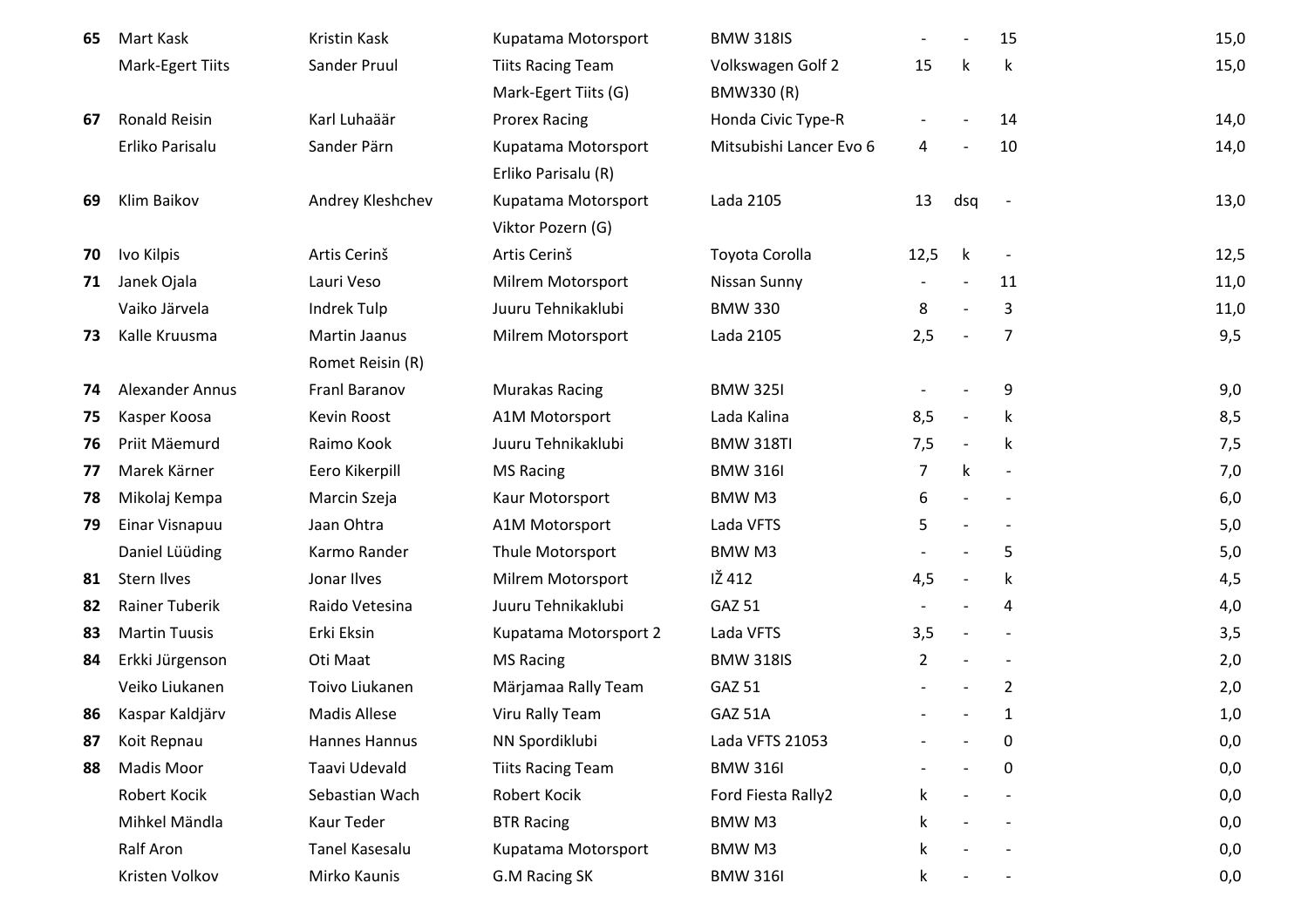|              | Andre Kiil            | Riivo Mesila                 | <b>Kiil Racing</b>                     | <b>Toyota Starlet</b>   | k.                       |                          |                          | 0,0         |
|--------------|-----------------------|------------------------------|----------------------------------------|-------------------------|--------------------------|--------------------------|--------------------------|-------------|
|              | Marko Mättik          | Kristjan Metsis              | SK Villu                               | Lada VFTS               | $\mathsf k$              |                          |                          | 0,0         |
|              | Sander Ilves          | Lauri Veso                   | Milrem Motorsport                      | Lada 21051              | $\mathsf k$              |                          |                          | 0,0         |
|              | Ants Uustalu          | Jaan Ohtra                   | Juuru Tehnikaklubi                     | <b>BMW 318</b>          |                          |                          | k                        | 0,0         |
|              | Ats Nõlvak            | Mairo Ojaviir                | NN Spordiklubi                         | GAZ 51A                 |                          |                          | k                        | 0,0         |
|              | Janar Lehtniit        | Paavo Pajuväli               | Erki Sport                             | Ford Escort RS          |                          |                          | k                        | 0,0         |
|              | Janno Kamp            | Karmo Kamp                   | Märjamaa Rally Team                    | GAZ 51                  |                          |                          | k                        | 0,0         |
|              | Kristofer Märtson     | Risto Märtson                | Tikkri Motorsport                      | Honda Civic             |                          |                          | k                        | 0,0         |
|              | Martin Kio            | Jüri Lohk                    | SK Villu                               | <b>GAZ 51</b>           |                          | $\blacksquare$           | k                        | 0,0         |
|              | <b>Martin Leemets</b> | Andres Lichtfeldt            | <b>GAZ Ralliklubi</b>                  | <b>GAZ 51</b>           |                          |                          | k                        | 0,0         |
|              | Priit Guljajev        | Gerdi Guljajev               | Vändra TSK                             | Nissan Sunny            |                          | $\overline{\phantom{a}}$ | k                        | 0,0         |
|              | Risto Mõik            | Laur Merisalu                | HT Motorsport                          | Ford Fiesta R2          |                          |                          | 0                        | 0,0         |
|              | Romet Jürgenson       | Siim Oja                     | Pace Motorsport                        | Honda Civic Type-R      |                          |                          | k                        | 0,0         |
|              | Rutmar Raidma         | Siim Kukk                    | Milrem Motorsport                      | <b>Renault Clio</b>     |                          |                          | k                        | 0,0         |
|              | <b>Tarmo Bortnik</b>  | Rainer Niinepuu              | Kupatama Motorsport                    | Mitsubishi Lancer Evo 8 |                          |                          | k                        | 0,0         |
|              | Kristjan Ojaste       | Tõnu Tikerpalu               | <b>Prorex Racing</b>                   | <b>BMW 328I</b>         | $\mathsf k$              |                          | k                        | 0,0         |
|              |                       |                              |                                        |                         |                          |                          |                          |             |
|              | EMV <sub>2</sub>      | 4WD - Rally2, NR4, R5, S2000 |                                        |                         |                          |                          |                          |             |
| 1            | <b>Gregor Jeets</b>   | <b>Timo Taniel</b>           | <b>Tehase Auto</b><br>Gregor Jeets (G) | Škoda Fabia Rally2 Evo  | 10,5                     | 22                       | 29                       | 61,5        |
| $\mathbf{2}$ | Priit Koik            | Kristo Tamm                  | OT Racing                              | Ford Fiesta R5 MK II    | 9                        | 19                       | 33                       | 61          |
| 3            | Vladas Jurkevicius    | Alsvydas Paliukenas          | <b>Atlantis Racing</b>                 | Škoda Fabia Rally2 Evo  | $\overline{\phantom{a}}$ | 30                       | 25                       | 55          |
| 4            | Georg Linnamäe        | James Morgan                 | <b>ALM Motorsport</b>                  | Volkswagen Polo R5      | 17,5                     | 20                       | $\overline{\phantom{a}}$ | 37,5        |
| 5            | <b>Roland Murakas</b> | Kalle Adler                  | Betsafe Eesti Rally Team               | Ford Fiesta R2          | 12                       | 25                       |                          | 37          |
| 6            | Denis Rostilov        | Vasiliy Slobozhaninov        | Prospeed                               | Škoda Fabia R5          | $\overline{\phantom{a}}$ | 25                       |                          | 25          |
| 7            | Ken Torn              | Kauri Pannas                 | <b>CKR Estonia</b>                     | Ford Fiesta R5 MK II    | 14                       |                          |                          | 14          |
| 8            | Radik Shaymiev        | Maxim Tsvetkov               | <b>TAIF Motorsport</b>                 | Huyndai I20 R5          | 7,5                      |                          |                          | 7,5         |
|              | Robert Kocik          | Sebastian Wach               | Robert Kocik                           | Ford Fiesta Rally2      | k                        |                          |                          | $\mathbf 0$ |
|              | EMV3                  | 4WD - Rally3                 |                                        |                         |                          |                          |                          |             |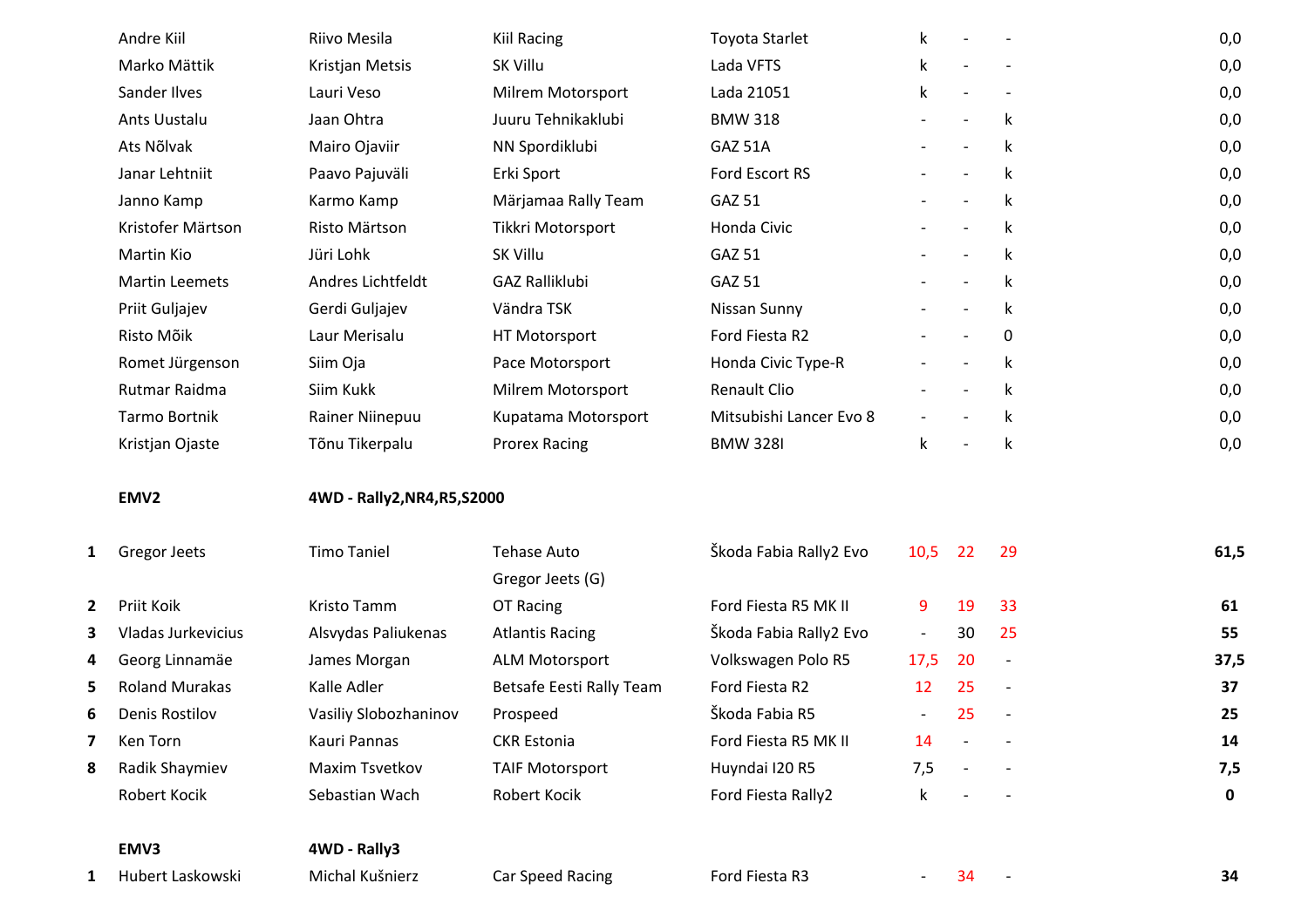| $\mathbf{2}$ | Dmytro Feofanov       | Normunds Kokins     | Dmytro Feofanov                                | Ford Fiesta Rally3 | 29 | 29 |
|--------------|-----------------------|---------------------|------------------------------------------------|--------------------|----|----|
|              | <b>3</b> Ainars Susts | Uldis Fjodorovs     | Baltic Motorsport Promotion Ford Fiesta Rally3 |                    |    | 24 |
|              |                       | Janis Stepanovs (G) | Ainars Šusts (G)                               |                    |    |    |
| 4            | Kaspar Kasari         | Rainis Raidma       | OT Racing                                      | Ford Fiesta Rally3 |    |    |

ÜJ p.2.2 - punkte ei anta, alla 3 startija / CHR p.2.2 - no points, less than 3 started

|              | EMV4                   | 2WD - Rally4, R2, Rally5, A up to 2000                   |                                    |                    |                          |    |    |      |
|--------------|------------------------|----------------------------------------------------------|------------------------------------|--------------------|--------------------------|----|----|------|
| 1            | Jaspar Vaher           | Marti Halling                                            | <b>CKR Estonia</b>                 | Ford Fiesta Rally4 | 17,5                     | 26 | 35 | 78,5 |
| 2            | Karl Markus Sei        | <b>Martin Leotoots</b>                                   | <b>ALM Motorsport</b>              | Peugeot 208 Rally4 | 14                       | 35 | 17 | 66   |
| З.           | Joosep Ralf Nõgene     | Simo Koskinen                                            | <b>CKR Estonia</b>                 | Ford Fiesta Rally4 | 12                       | 25 | 23 | 60   |
|              |                        | Ken Järveoja (G)                                         |                                    |                    |                          |    |    |      |
|              |                        | Kauri Pannas (R)                                         |                                    |                    |                          |    |    |      |
| 4            | Patrick Enok           | Rauno Rohtmets                                           | <b>CKR Estonia</b>                 | Ford Fiesta Rally4 | $\overline{\phantom{a}}$ | 22 | 27 | 49   |
| 5.           | Gil Membrado           | Rogelio Penate Lopez                                     | <b>ASRT RIly Team</b>              | Ford Fiesta Rally4 | 7,5                      | 16 | 16 | 39,5 |
| 6            | Tymoteusz Jocz         | Maciej Judycki                                           | <b>KOSZ Rally Team</b>             | Ford Fiesta Rally4 | $-$                      | 17 | 19 | 36   |
|              |                        | Tymoteusz Jocz (R)                                       |                                    |                    |                          |    |    |      |
| 7            | Karl-Johannes Visnapuu | Rait Jansen                                              | <b>CRC Rally Team</b>              | Ford Fiesta Rally4 | 9                        | k  | 17 | 26   |
| 8            | Pranko Kõrgesaar       | Marel David Tõeleid                                      | <b>BTR Racing</b>                  | Ford Fiesta Rally4 | 10,5                     | k  | 11 | 21,5 |
|              |                        | <b>ESTONIAN JUNIOR CHALLENGE (1 juhile/ for drivers)</b> |                                    |                    |                          |    |    |      |
| 1            | Jaspar Vaher           |                                                          | <b>CKR Estonia</b>                 | Ford Fiesta Rally4 |                          |    | 42 | 42   |
| $\mathbf{2}$ | <b>Patrick Enok</b>    |                                                          | <b>CKR Estonia</b>                 | Ford Fiesta Rally4 |                          |    | 24 | 24   |
| 3            | Joosep Ralf Nõgene     |                                                          | <b>CKR Estonia</b>                 | Ford Fiesta Rally4 |                          |    | 21 | 21   |
| 4            | Karl-Johannes Visnapuu |                                                          | <b>CRC Rally Team</b>              | Ford Fiesta Rally4 |                          |    | 19 | 19   |
| 5.           | Gil Membrado           |                                                          | <b>ASRT Rally Team</b>             | Ford Fiesta Rally4 |                          |    | 17 | 17   |
| 6            | Pranko Kõrgesaar       |                                                          | <b>BTR Racing</b>                  | Ford Fiesta Rally4 |                          |    | 15 | 15   |
| 7            | Kerem Kazaz            |                                                          | <b>Baltic Motorsport Promotion</b> | Ford Fiesta Rally4 |                          |    | 13 | 13   |
| 8            | Fabio Schwarz          |                                                          | <b>Baltic Motorsport Promotion</b> | Ford Fiesta Rally4 |                          |    | 11 | 11   |

Katsevõidud / Stage wins

Rapla Ralli Vaher 12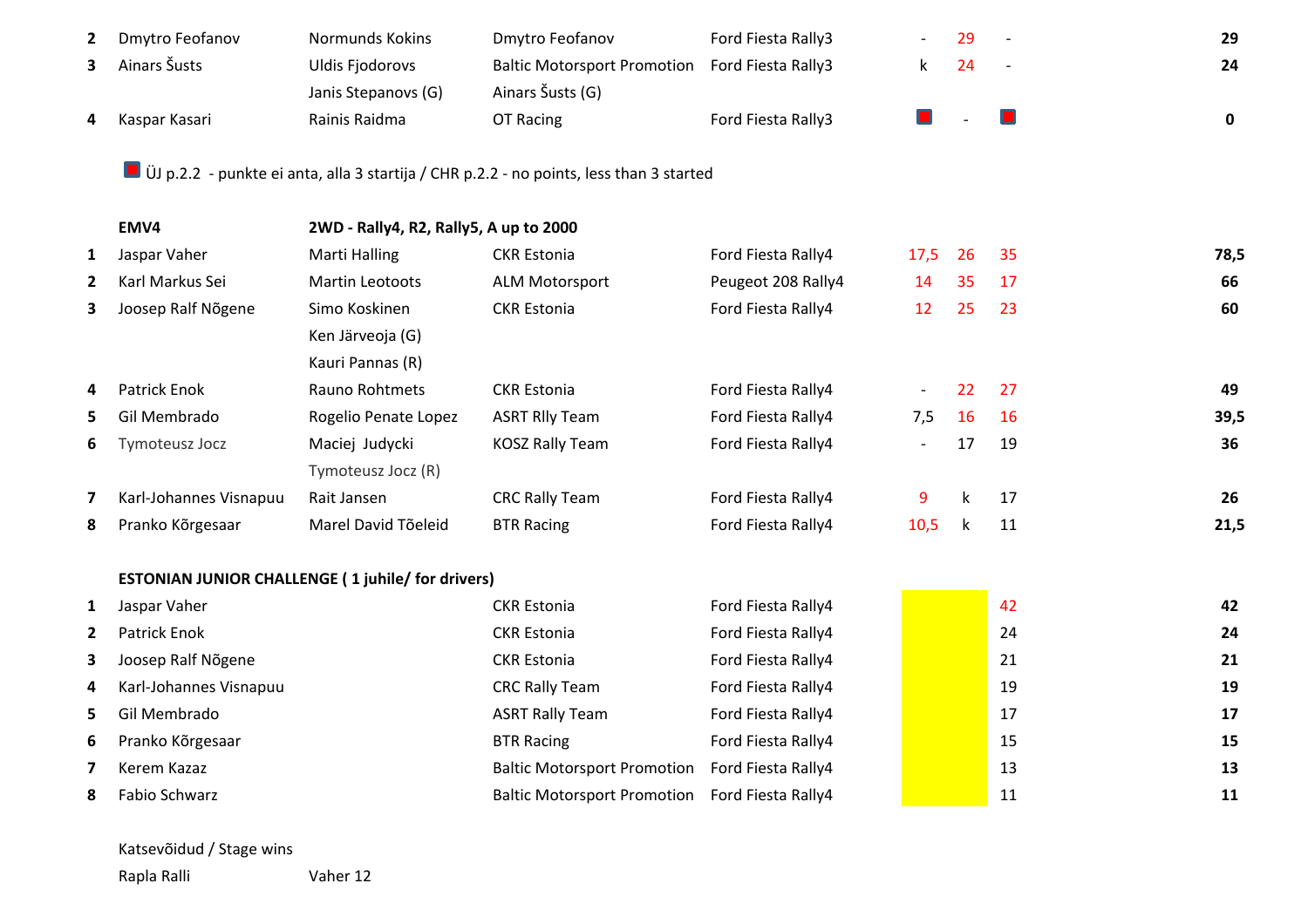|              | EMV5                   | 4WD - E12, N4             |                       |                          |                          |                          |                          |      |
|--------------|------------------------|---------------------------|-----------------------|--------------------------|--------------------------|--------------------------|--------------------------|------|
| 1            | <b>Edgars Balodis</b>  | <b>Maksims Juzikevics</b> | A1M Motorsport        | Mitsubishi Lancer Evo 8  | 9                        | 19                       | 21                       | 49   |
| $\mathbf{2}$ | Aiko Aigro             | Arro Vahtra               | Kupatama Motorsport   | Mitsubishi Lancer Evo 9  | 16,5                     | 28                       | $\overline{a}$           | 44,5 |
| 3            | Raik-Karl Aarma        | Alo Vahtmäe               | Juuru Tehnikaklubi    | Mitsubishi Lancer Evo 8  | 14                       | $\overline{\phantom{a}}$ | 24                       | 38   |
| 4            | Timmu Kõrge            | Erki Pints                | Kupatama Motorsport   | Mitsubishi Lancer Evo 10 | $\overline{\phantom{a}}$ | k                        | 35                       | 35   |
|              | Edijs Bergmanis        | Ivo Pukis                 | Rallyworkshop         | Mitsubishi Lancer Evo 9  | $\overline{\phantom{a}}$ | 35                       | k                        | 35   |
|              |                        |                           | A1M Motorsport (R)    |                          |                          |                          |                          |      |
| 6            | Siim Liivamägi         | <b>Edvin Parisalu</b>     | Kupatama Motorsport   | Mitsubishi Lancer Evo 8  | 7,5                      | 23                       |                          | 30,5 |
| 7            | Allan Popov            | Aleksander Prõttšikov     | Kupatama Motorsport   | Mitsubishi Lancer Evo 9  | $\overline{\phantom{a}}$ | k                        | 28                       | 28   |
| 8            | Kristo Subi            | Erki Pints                | Kupatama Motorsport   | Mitsubishi Lancer Evo 9  | 13                       | $\overline{\phantom{a}}$ | 13                       | 26   |
|              |                        | Raido Subi (E)            |                       |                          |                          |                          |                          |      |
| 9            | Guntis Lielkajis       | <b>Vilnis Mikelsons</b>   | Guntis Lielkajis      | Mitsubishi Lancer Evo 10 | $\overline{\phantom{a}}$ | 18                       | $\overline{\phantom{a}}$ | 18   |
| 10           | <b>Rainer Paavel</b>   | Tiina Ehrbach             | <b>BTR Racing</b>     | Mitsubishi Lancer Evo 9  | $\overline{\phantom{a}}$ | $\overline{\phantom{a}}$ | 18                       | 18   |
| 11           | Erliko Parisalu        | Sander Pärn               | Kupatama Motorsport   | Mitsubishi Lancer Evo 6  | 6,5                      | $\overline{\phantom{a}}$ | 11                       | 17,5 |
|              |                        | Edvin Parisalu (R)        |                       |                          |                          |                          |                          |      |
| 12           | Vaiko Samm             | Gabriel Müürsepp          | G.M Racing SK         | Subaru Impreza WRX STI   | $\mathsf{k}$             | 17                       | $\mathbf{I}$             | 17   |
|              |                        | Kaimar Taal (G)           |                       |                          |                          |                          |                          |      |
| 13           | Henri Franke           | Arvo Liimann              | NN Spordiklubi        | Mitsubishi Lancer Evo 6  | $\qquad \qquad -$        |                          | 15                       | 15   |
| 14           | Raigo Uusjärv          | Kristo Parve              | <b>Murakas Racing</b> | Mitsubishi Lancer Evo 9  | $ \,$                    | 14                       |                          | 14   |
| 15           | Janek Vallask          | Mikk-Sander Laubert       | <b>MS Racing</b>      | Subaru Impreza           | $\mathsf k$              | 11                       | $\overline{\phantom{a}}$ | 11   |
| 16           | <b>Hendrik Kers</b>    | Raino Verliin             | <b>ALM Motorsport</b> | Mitsubishi Lancer Evo 10 | 10,5                     | $\overline{\phantom{a}}$ |                          | 10,5 |
|              | Tarmo Bortnik          | Rainer Niinepuu           | Kupatama Motorsport   | Mitsubishi Lancer Evo 8  | $\overline{\phantom{a}}$ |                          | k                        | 0,0  |
|              | EMV <sub>6</sub>       | 2WD - E11 RWD up to 3500  |                       |                          |                          |                          |                          |      |
| 1            | Tarmo Lee              | Tõnu Nõmmik               | Juuru Tehnikaklubi    | <b>BMW 320</b>           | 5,5                      | 33                       | 25                       | 63,5 |
| 2            | Argo Kuutok            | Ott Mesikäpp              | <b>BTR Racing</b>     | BMW M3                   | 10,5                     | 21                       | 19                       | 50,5 |
|              |                        | Vallo Pleesi (R)          |                       |                          |                          |                          |                          |      |
| 3.           | Karl Jalakas           | Janek Kundrats            | Pihtla RT             | BMW M3                   | k                        | 28                       | 13                       | 41   |
|              | <b>Taavi Niinemets</b> | Esko Allika               | Juuru Tehnikaklubi    | BMW M3                   | 14                       | 26                       | k                        | 40   |
| 5.           | <b>Toomas Vask</b>     | Andrus Toom               | <b>MS Racing</b>      | BMW M3                   |                          |                          | 35                       | 35   |
| 6            | Tarmo Silt             | Raido Loel                | Märjamaa Rally Team   | <b>BMW 320</b>           | 12                       | 18                       | $\overline{a}$           | 30   |
|              |                        |                           |                       |                          |                          |                          |                          |      |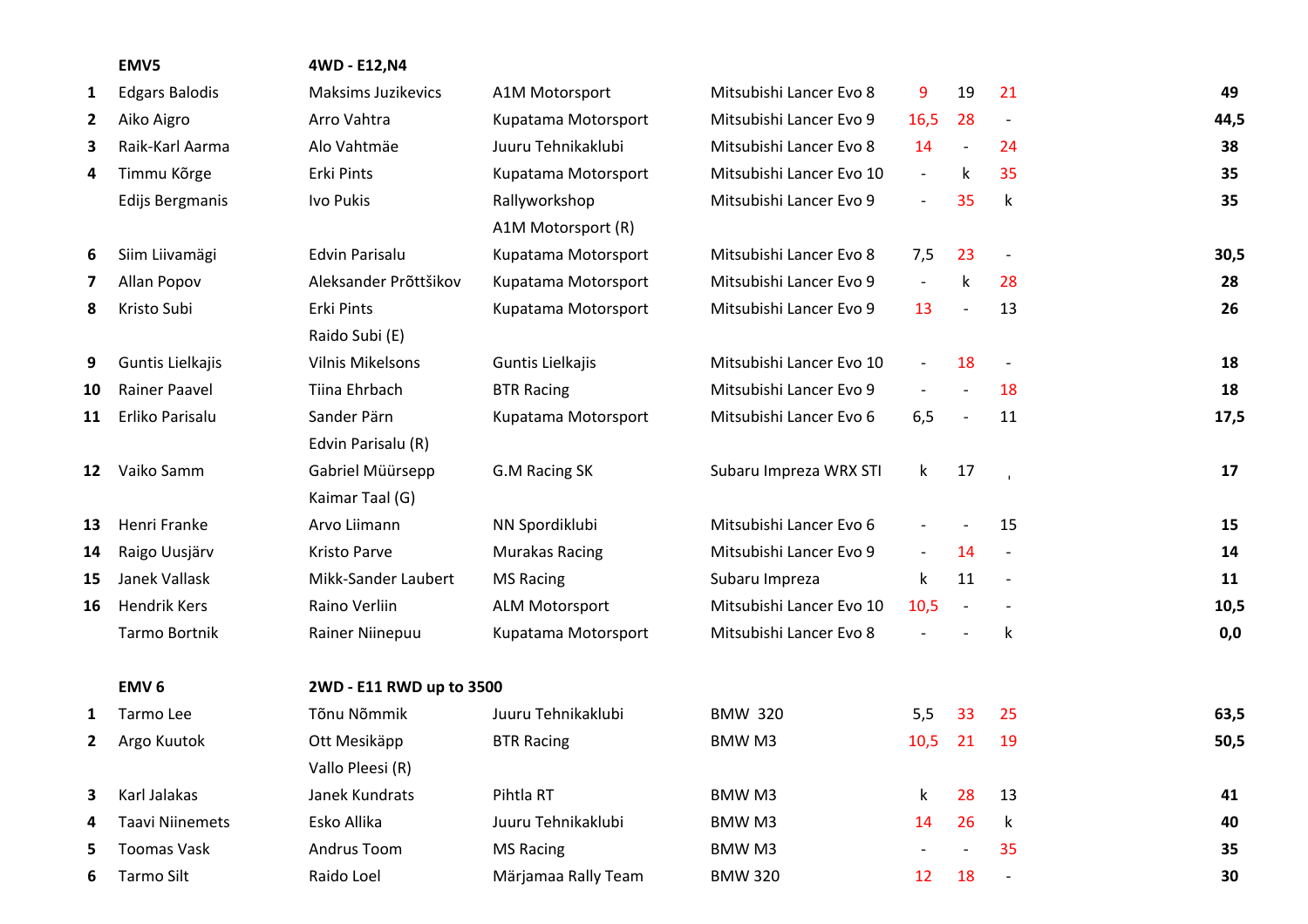| 7            | Raiko Aru              | Allar Heina                     | <b>MRF Motorsport</b>        | <b>BMW1M</b>          | $\overline{\phantom{0}}$ |                          | 27                       | 27                      |
|--------------|------------------------|---------------------------------|------------------------------|-----------------------|--------------------------|--------------------------|--------------------------|-------------------------|
| 8            | Lembit Soe             | Imre Kuusk                      | <b>SAR-TECH Motorsport</b>   | <b>Toyota Starlet</b> |                          |                          | 20                       | 20                      |
| 9            | <b>Robert Virves</b>   | Tiit Põlliäär                   | <b>Starter Energy Racing</b> | BMW M3                | 17,5                     | $\blacksquare$           | k                        | 17,5                    |
| 10           | Markus Tammoja         | Marek Tammoja                   | <b>MRF Motorsport</b>        | <b>BMW 316I</b>       |                          | k                        | 15                       | 15                      |
|              |                        | Henri Ääremaa (R))              |                              |                       |                          |                          |                          |                         |
| 11           | Vaiko Järvela          | Indrek Tulp                     | Juuru Tehnikaklubi           | <b>BMW 330</b>        | 8,5                      |                          | 5                        | 13,5                    |
| 12           | <b>Toomas Klemmer</b>  | Kaili Klemmer                   | <b>MRF Motorsport</b>        | <b>BMW 320I</b>       |                          | $\overline{\phantom{a}}$ | 11                       | 11                      |
| 13           | <b>Alexander Annus</b> | Franl Baranov                   | <b>Murakas Racing</b>        | <b>BMW 3251</b>       |                          |                          | 9                        | 9                       |
| 14           | Priit Mäemurd          | Raimo Kook                      | Juuru Tehnikaklubi           | <b>BMW 318TI</b>      | 7,5                      | $\overline{\phantom{a}}$ | k                        | 7,5                     |
| 15           | Mikolaj Kempa          | Marcin Szeja                    | Kaur Motorsport              | BMW M3                | $\overline{7}$           |                          |                          | $\overline{\mathbf{z}}$ |
| 15           | Daniel Lüüding         | Karmo Rander                    | Thule Motorsport             | <b>BMWM3</b>          |                          |                          | 7                        | 7                       |
|              | Mihkel Mändla          | <b>Kaur Teder</b>               | <b>BTR Racing</b>            | BMW M3                | k                        |                          |                          | $\mathbf 0$             |
|              | Ralf Aron              | <b>Tanel Kasesalu</b>           | Kupatama Motorsport          | BMW M3                | $\mathsf k$              |                          |                          | 0                       |
|              | Kristen Volkov         | Mirko Kaunis                    | G.M Racing SK                | <b>BMW 316I</b>       | k                        |                          |                          | $\mathbf 0$             |
|              | Mark-Egert Tiits       | Sander Pruul                    | <b>Tiits Racing Team</b>     | <b>BMW 330</b>        |                          |                          | k                        | $\mathbf 0$             |
|              | Ants Uustalu           | Jaan Ohtra                      | Juuru Tehnikaklubi           | <b>BMW 318</b>        |                          |                          | k                        | $\mathbf 0$             |
|              | Kristjan Ojaste        | Tõnu Tikerpalu                  | <b>Prorex Racing</b>         | <b>BMW 328I</b>       | k                        |                          | k                        | $\mathbf 0$             |
|              | EMV7                   | 2WD - R3, A7, N3, E10 1600-2000 |                              |                       |                          |                          |                          |                         |
| 1            | Keiro Orgus            | Evelin Mitendorf                | <b>Murakas Racing</b>        | Honda Civic Type-R    | $\overline{\phantom{0}}$ | 35                       | 13                       | 48                      |
| $\mathbf{2}$ | Rait Sinijärv          | Kristo Galeta                   | Märjamaa Rally Team          | Honda Civic Type-R    | 9                        | 22                       | 15                       | 46                      |
| з            | Ronald Jürgenson       | Marko Kaasik                    | A1M Motorsport               | Honda Civic Type-R    | 14                       | 23                       | $\overline{\phantom{a}}$ | 37                      |
| 4            | Robert Kikkatalo       | <b>Robin Mark</b>               | A1M Motorsport               | Ford Fiesta R2        | 11,5                     | k                        | 24                       | 35,5                    |
|              |                        |                                 | Robert Kikkatalo (G)         | Opel Astra (G,R)      |                          |                          |                          |                         |
| 5.           | Olavi Paju             | Raul Kask                       | <b>SAR-TECH Motorsport</b>   | <b>Renault Clio</b>   |                          |                          | 35                       | 35                      |
| 6            | Caspar Ojamägi         | Hendrik Kraav                   | Juuru Tehnikaklubi           | Honda Civic Type-R    | 11                       |                          | 21                       | 32                      |
| 7            | Joonas Palmisto        | Jan Nõlvak                      | Tikkri Motorsport            | Volkswagen Golf 2     |                          | 28                       | k                        | 28                      |
| 8            | Raigo Vilbiks          | Hellu Smorodin                  | <b>MRF Motorsport</b>        | Honda Civic Type-R    |                          |                          | 25                       | 25                      |
| 9            | Mark-Egert Tiits       | Sander Pruul                    | <b>Tiits Racing Team</b>     | Volkswagen Golf 2     | 17,5                     | $\mathsf k$              | $\overline{\phantom{a}}$ | 17,5                    |
|              |                        |                                 | Mark-Egert Tiits (G)         |                       |                          |                          |                          |                         |
| 10           | Mart Kask              | Kristin Kask                    | Kupatama Motorsport          | <b>BMW 318IS</b>      |                          |                          | 17                       | 17                      |
| 11           | Ronald Reisin          | Karl Luhaäär                    | <b>Prorex Racing</b>         | Honda Civic Type-R    |                          |                          | 15                       | 15                      |
|              |                        |                                 |                              |                       |                          |                          |                          |                         |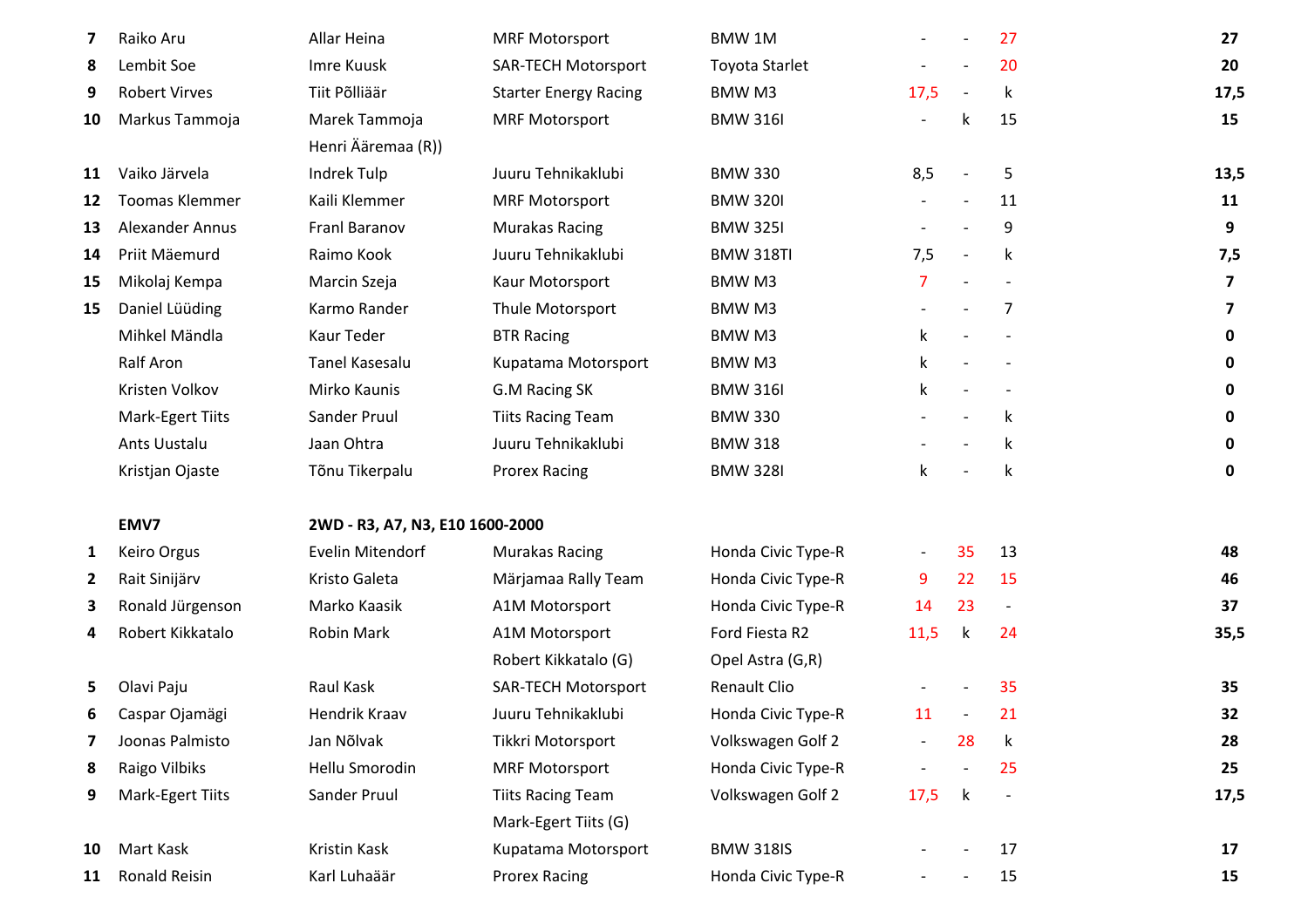| 12             | Erkki Jürgenson        | Oti Maat            | <b>MS Racing</b>         | <b>BMW 318IS</b>      | 7,5                      |                          | $\overline{\phantom{a}}$ | 7,5                     |
|----------------|------------------------|---------------------|--------------------------|-----------------------|--------------------------|--------------------------|--------------------------|-------------------------|
|                | Janar Lehtniit         | Paavo Pajuväli      | Erki Sport               | Ford Escort RS        | $\overline{\phantom{a}}$ | $\overline{a}$           | k                        | $\mathbf 0$             |
|                | Romet Jürgenson        | Siim Oja            | Pace Motorsport          | Honda Civic Type-R    |                          |                          | k                        | $\mathbf 0$             |
|                | Rutmar Raidma          | Siim Kukk           | Milrem Motorsport        | Renault Clio          |                          |                          | $\mathsf k$              | $\mathbf 0$             |
|                | EMV8                   | 2WD - E9 up tp 1600 |                          |                       |                          |                          |                          |                         |
| 1              | Karel Tölp             | Martin Vihmann      | Kaur Motorsport          | Ford Fiesta R2        | 7                        | 35                       | 35                       | 77                      |
|                |                        | Sander Siniorg (G)  |                          |                       |                          |                          |                          |                         |
| $\overline{2}$ | Siim Nõmme             | Indrek Hioväin      | Milrem Motorsport        | Honda Civic           | 10                       | 25                       | 23                       | 58                      |
| 3              | Karl-Kenneth Neuhaus   | Inga Reimal         | Thule Motorsport         | Honda Civic           | 11,5                     | k                        | 23                       | 34,5                    |
| 4              | <b>Arvis Vecvagars</b> | <b>Gints Gaikis</b> | <b>VRR Autosports</b>    | Lada VFTS             | k                        | 27                       | $\overline{\phantom{a}}$ | 27                      |
| 5              | Oskar Männamets        | <b>Holger Ebok</b>  | <b>CKR Estonia</b>       | Citroen C2 R2 Max     | $\overline{\phantom{a}}$ | $\mathsf k$              | 27                       | 27                      |
| 6              | Sander Klaus           | Martin Udusalu      | Märjamaa Rally Team      | Lada 2105             | 6,5                      | $\blacksquare$           | 17                       | 23,5                    |
| 7              | Klim Baikov            | Andrey Kleshchev    | Kupatama Motorsport      | Lada 2105             | 16,5                     | dsq                      | $\overline{\phantom{a}}$ | 16,5                    |
| 8              | Janek Ojala            | Lauri Veso          | Milrem Motorsport        | Nissan Sunny          |                          |                          | 15                       | 15                      |
|                | Kalle Kruusma          | Martin Jaanus       | Milrem Motorsport        | Lada 2105             | $\overline{2}$           | $\overline{\phantom{a}}$ | 13                       | 15                      |
| 10             | Ivo Kilpis             | Artis Cerinš        | Artis Cerinš             | Toyota Corolla        | 14                       | k                        | $\overline{\phantom{a}}$ | 14                      |
| 11             | Risto Mõik             | Laur Merisalu       | HT Motorsport            | Ford Fiesta R2        | $\overline{\phantom{a}}$ | $\overline{a}$           | 12                       | 12                      |
| 12             | Koit Repnau            | Hannes Hannus       | NN Spordiklubi           | Lada VFTS 21053       |                          |                          | 9                        | 9                       |
| 13             | Kasper Koosa           | Kevin Roost         | A1M Motorsport           | Lada Kalina           | 8,5                      | $\blacksquare$           | k                        | 8,5                     |
| 14             | Marek Kärner           | Eero Kikerpill      | <b>MS Racing</b>         | <b>BMW 316I</b>       | 7,5                      | $\mathsf k$              |                          | 7,5                     |
| 15             | Madis Moor             | Taavi Udevald       | <b>Tiits Racing Team</b> | <b>BMW 316I</b>       | $\overline{\phantom{a}}$ |                          | $\overline{7}$           | $\overline{\mathbf{z}}$ |
| 16             | Einar Visnapuu         | Jaan Ohtra          | A1M Motorsport           | Lada VFTS             | 5,5                      | $\overline{a}$           |                          | 5,5                     |
| 17             | <b>Stern Ilves</b>     | Jonar Ilves         | Milrem Motorsport        | IŽ 412                | 3,5                      | $\overline{a}$           | $\mathsf k$              | 3,5                     |
| 18             | <b>Martin Tuusis</b>   | Erki Eksin          | Kupatama Motorsport 2    | Lada VFTS             | 2,5                      |                          |                          | 2,5                     |
|                | Sander Ilves           | Lauri Veso          | Milrem Motorsport        | Lada 21051            | k                        |                          |                          | $\pmb{0}$               |
|                | Andre Kiil             | Riivo Mesila        | <b>Kiil Racing</b>       | <b>Toyota Starlet</b> | k                        |                          |                          | $\mathbf 0$             |
|                | Marko Mättik           | Kristjan Metsis     | <b>SK Villu</b>          | Lada VFTS             | k                        |                          |                          | $\pmb{0}$               |
|                | Kristofer Märtson      | Risto Märtson       | Tikkri Motorsport        | Honda Civic           |                          |                          | k                        | $\mathbf 0$             |
|                | Priit Guljajev         | Gerdi Guljajev      | Vändra TSK               | Nissan Sunny          |                          |                          | k                        | $\pmb{0}$               |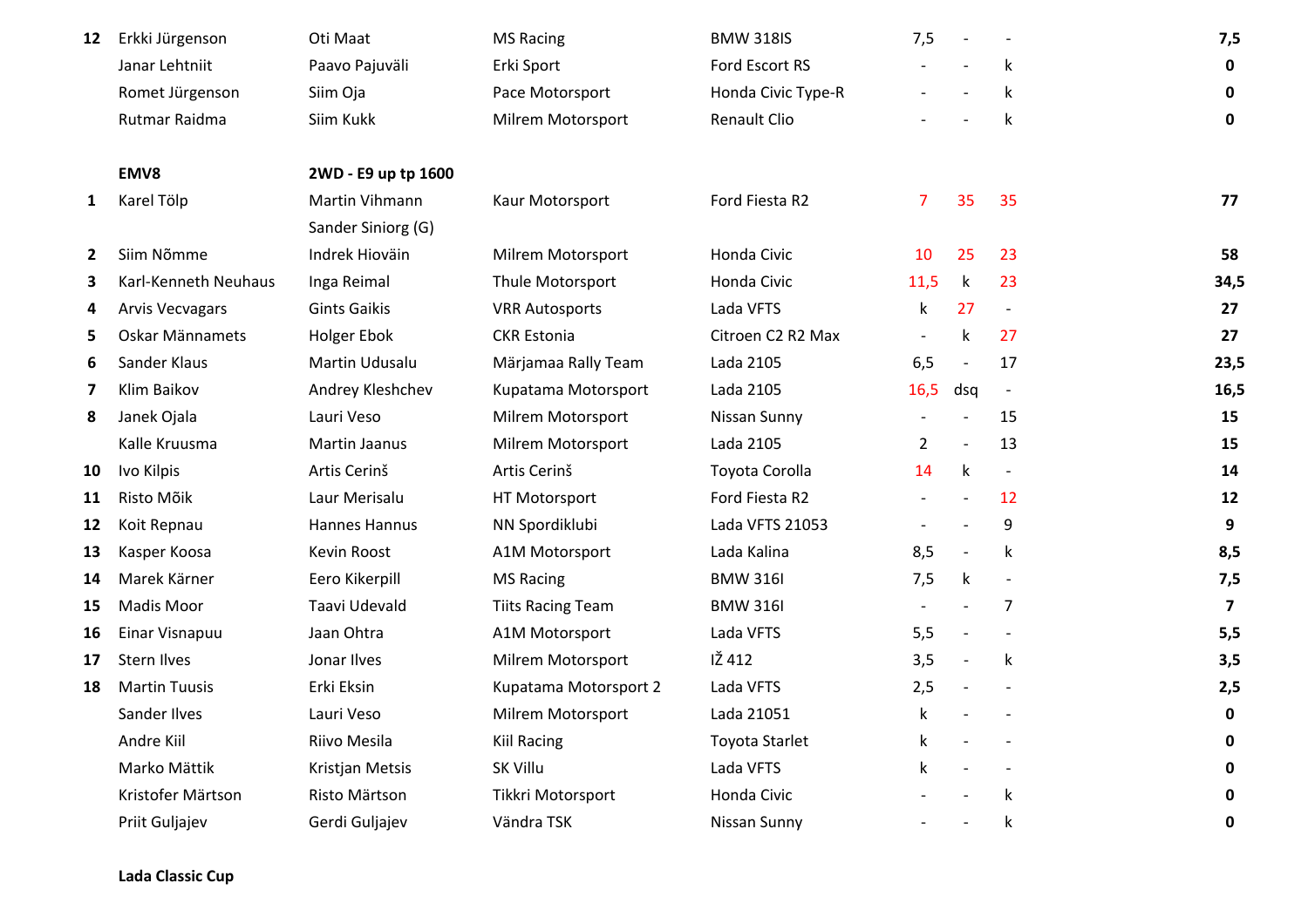| 1  | Einar Visnapuu       | Jaan Ohtra          | A1M Motorsport        | Lada VFTS       | 16                       | 16           |
|----|----------------------|---------------------|-----------------------|-----------------|--------------------------|--------------|
|    | <b>Martin Tuusis</b> | Erki Eksin          | Kupatama Motorsport 2 | Lada VFTS       | 12                       | 12           |
| 3  | Kalle Kruusma        | Martin Jaanus       | Milrem Motorsport     | Lada 2105       | 10,5                     | 10,5         |
| 4  | Arvis Vecvagars      | <b>Gints Gaikis</b> | <b>VRR Autosports</b> | Lada VFTS       |                          | $2^{\circ}$  |
| 5. | Koit Repnau          | Hannes Hannus       | NN Spordiklubi        | Lada VFTS 21053 | $\overline{\phantom{a}}$ | $\mathbf{0}$ |
|    | Marko Mättik         | Kristjan Metsis     | SK Villu              | Lada VFTS       | k.                       | 0            |

## Katsevõidud / Stage wins

Otepää Vecvagars -4, Visnapuu -2 Sarma ei lähe arvestusse (alla 3 osavõtja) / Sarma will not be counted (less than 3 participants)Rapla ei lähe arvestusse (alla 3 osavõtja) / Rapla will not be counted (less than 3 partcipants)

|             | EMV9                  | <b>Veoautod / Trucks</b> |                       |               |              |    |
|-------------|-----------------------|--------------------------|-----------------------|---------------|--------------|----|
| 1           | Tarmo Silt            | Raido Loel               | Märjamaa Rally Team   | <b>GAZ 51</b> | 35           | 35 |
| $2^{\circ}$ | Rainer Tuberik        | Raido Vetesina           | Juuru Tehnikaklubi    | <b>GAZ 51</b> | 28           | 28 |
| 3           | Veiko Liukanen        | Toivo Liukanen           | Märjamaa Rally Team   | GAZ 51        | 24           | 24 |
| 4           | Kaspar Kaldjärv       | Madis Allese             | Viru Rally Team       | GAZ 51A       | 21           | 21 |
|             | Ats Nõlvak            | Mairo Ojaviir            | NN Spordiklubi        | GAZ 51A       | k            | 0  |
|             | Janno Kamp            | Karmo Kamp               | Märjamaa Rally Team   | <b>GAZ 51</b> |              | 0  |
|             | Martin Kio            | Jüri Lohk                | SK Villu              | GAZ 51        | $\mathbf{z}$ | 0  |
|             | <b>Martin Leemets</b> | Andres Lichtfeldt        | <b>GAZ Ralliklubi</b> | <b>GAZ 51</b> |              | 0  |

| <b>EMV10</b>               | Klubide arvestus / Teams |    |  |    |
|----------------------------|--------------------------|----|--|----|
| <b>CKR Estonia</b>         |                          | 78 |  | 78 |
| Jaspar Vaher               | Marti Halling            |    |  |    |
| Patrick Enok               | Rauno Rohtmets           |    |  |    |
| Joosep Ralf Nõgene         | Kauri Pannas             |    |  |    |
| Oskar Männamets            | Holger Enok              |    |  |    |
| <b>Kupatama Motorsport</b> |                          | 71 |  | 71 |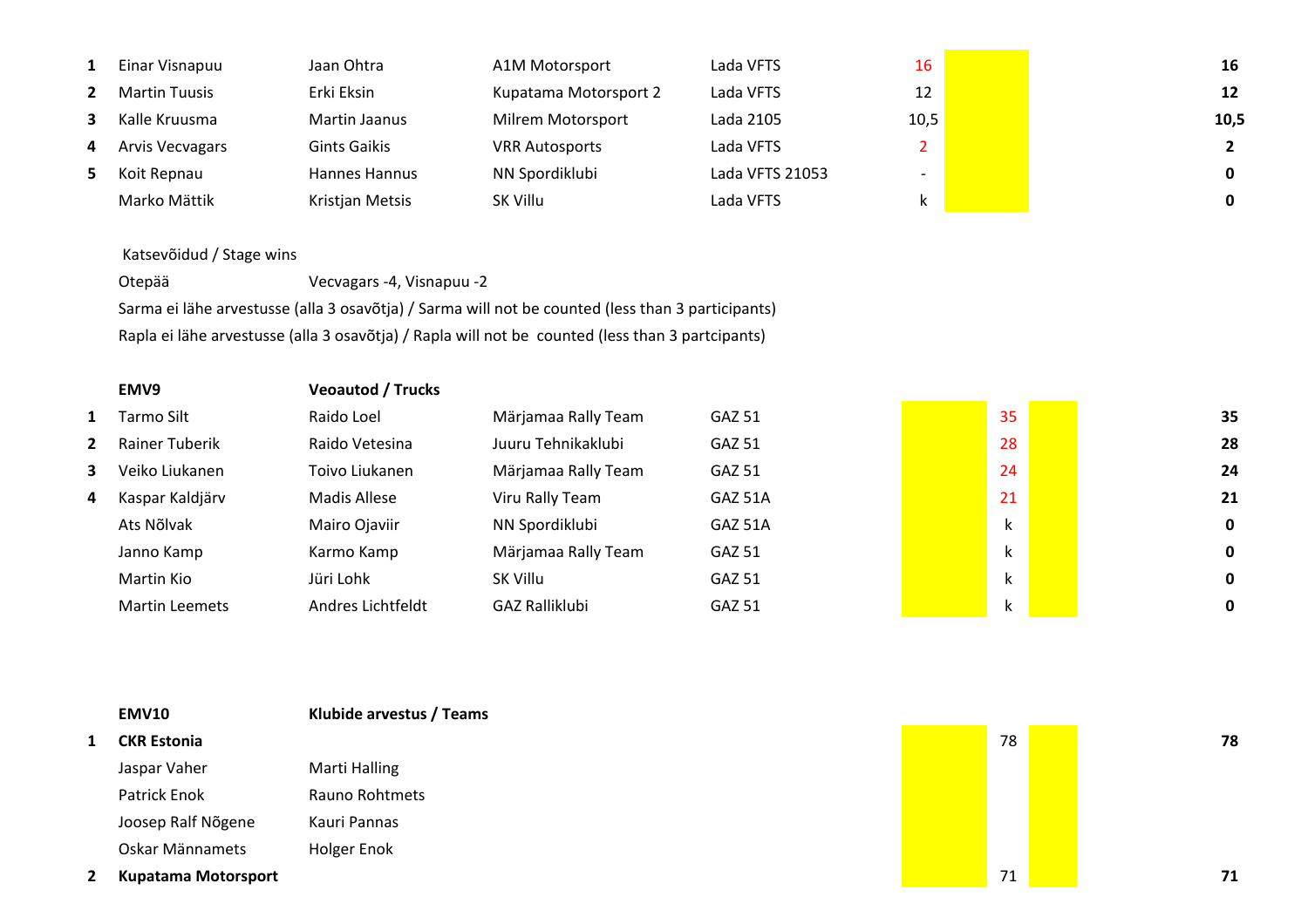| Timmu Kõrge              | Erki Pints            |    |    |
|--------------------------|-----------------------|----|----|
| Tarmo Bortnik            | Rainer Niinepuu       |    |    |
| Mart Kask                | Kristin Kask          |    |    |
| Erliko Parisalu          | Edvin Parisalu        |    |    |
| Allan Popov              | Aleksander Prõttsikov |    |    |
| Kristo Subi              | Raido Subi            |    |    |
| Märjamaa Rally Team      |                       | 68 | 68 |
| Rait Sinijärv            | Kristo Galeta         |    |    |
| Sander Klaus             | Martin Udusalu        |    |    |
| Veiko Liukanen           | Toivo Liukanen        |    |    |
| Tarmo Silt               | Raido Loel            |    |    |
| Janno Kamp               | Karmo Kamp            |    |    |
| Juuru Tehnikaklubi       |                       | 66 | 66 |
| <b>Taavi Niinemets</b>   | Esko Allika           |    |    |
| Raik-Karl Aarma          | Alo Vahtmäe           |    |    |
| Tarmo Lee                | Tõnu Nõmmik           |    |    |
| Vaiko Järvela            | Indrek Tulp           |    |    |
| Caspar Ojamägi           | Hendrik Kraav         |    |    |
| <b>Rainer Tuberik</b>    | Raido Vetesina        |    |    |
| <b>MRF Motorsport</b>    |                       | 63 | 63 |
| Raiko Aru                | Allar Heina           |    |    |
| Markus Tammoja           | Henri Ääremaa         |    |    |
| Raigo Vilbiks            | Hellu Smorodin        |    |    |
| <b>Toomas Klemmer</b>    | Kaili Klemmer         |    |    |
| <b>OT Racing</b>         |                       | 60 | 60 |
| Priit Koik               | Kristo Tamm           |    |    |
| Kaspar Kasari            | Rainis Raidma         |    |    |
| <b>Milrem Motorsport</b> |                       | 49 | 49 |
| Janek Ojala              | Lauri Veso            |    |    |
| Siim Nõmme               | Indrek Hioväin        |    |    |
| Stern Ilves              | Jonar Ilves           |    |    |
| Kalle Kruusma            | <b>Romet Reisin</b>   |    |    |
|                          |                       |    |    |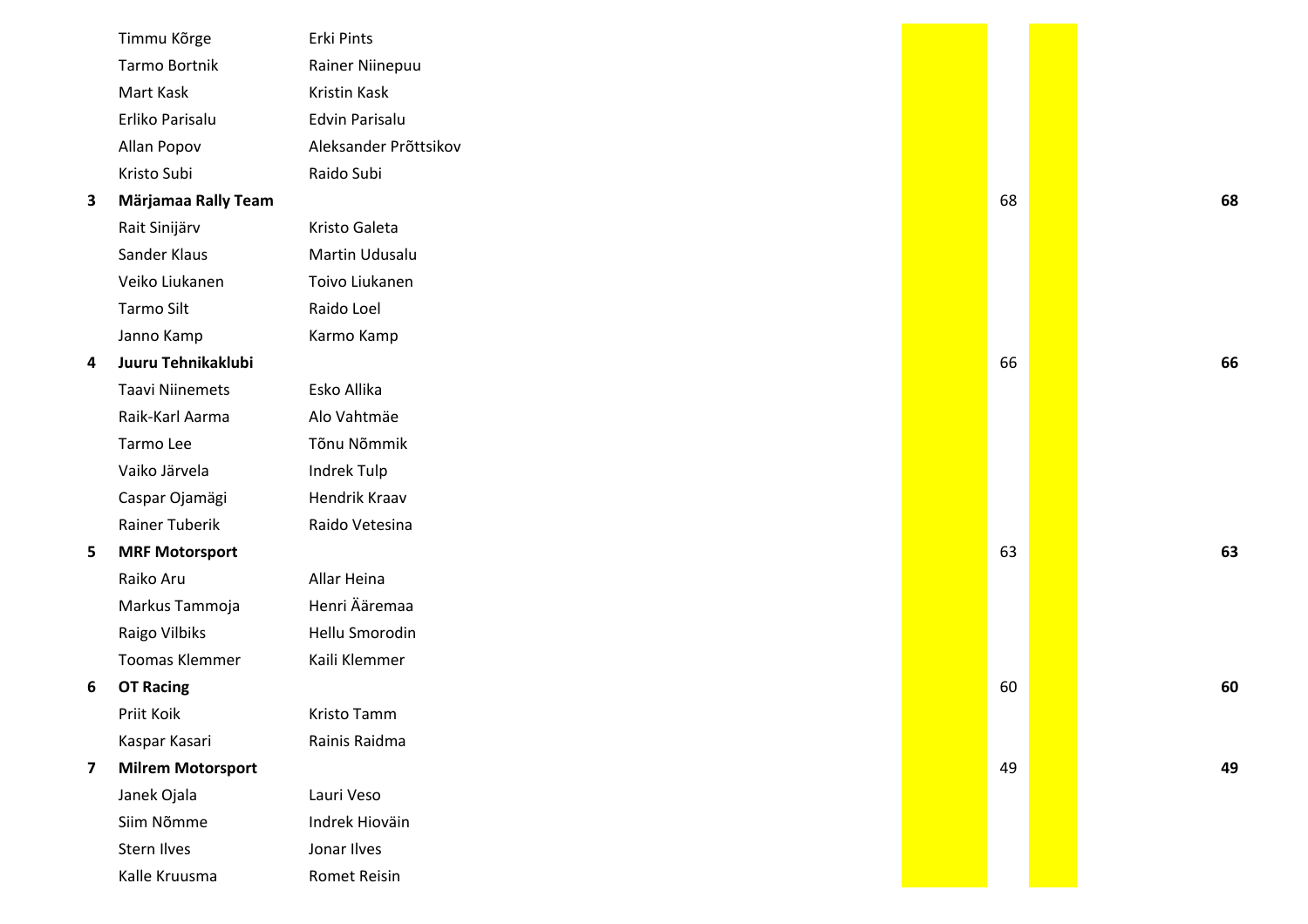|    | Rutmar Raidma              | Siim Kukk            |    |    |
|----|----------------------------|----------------------|----|----|
|    | <b>SAR-TECH Motorsport</b> |                      | 49 | 49 |
|    | Lembit Soe                 | Imre Kuusk           |    |    |
|    | Olavi Paju                 | Raul Kask            |    |    |
| 9  | <b>Kaur Motorsport</b>     |                      | 43 | 43 |
|    | Martin Absalon             | Jakko Viilo          |    |    |
|    | Karel Tölp                 | Sander Siniorg       |    |    |
| 10 | <b>BTR Racing</b>          |                      | 41 | 41 |
|    | Rainer Paavel              | Tiina Ehrbach        |    |    |
|    | Pranko Kõrgesaar           | Marcel David Tõeleid |    |    |
|    | Argo Kuutok                | Vallo Pleesi         |    |    |
| 11 | <b>A1M Motorsport</b>      |                      | 40 | 40 |
|    | Edijs Bergmanis            | Ivo Pukis            |    |    |
|    | <b>Edgars Balodis</b>      | Maksims Juzikevics   |    |    |
|    | Kasper Koosa               | Kevin Roost          |    |    |
|    | Robert Kikkatalo           | Robin Mark           |    |    |
| 12 | <b>Murakas Racing</b>      |                      | 39 | 39 |
|    | <b>Roland Murakas</b>      | Kalle Adler          |    |    |
|    | Margus Murakas             | Rainis Nagel         |    |    |
|    | Keiro Orgus                | Evelin Mitendorf     |    |    |
|    | Alexander Annus            | Fränk Baranov        |    |    |
| 13 | <b>MS Racing</b>           |                      | 30 | 30 |
|    | <b>Toomas Vask</b>         | Andrus Toom          |    |    |
| 14 | <b>Thule Motorsport</b>    |                      | 26 | 26 |
|    | Karl-Kenneth Neuhaus       | Inga Reimal          |    |    |
|    | Daniel Lüüding             | Karmo Rander         |    |    |
| 15 | <b>NN Spordiklubi</b>      |                      | 24 | 24 |
|    | Henri Franke               | Arvo Liimann         |    |    |
|    | Koit Repnau                | Hannes Hannus        |    |    |
|    | Ats Nõlvak                 | Mairo Ojaviir        |    |    |
| 16 | <b>Tehase Auto</b>         |                      | 24 | 24 |
|    | Gregor Jeets               | <b>Timo Taniel</b>   |    |    |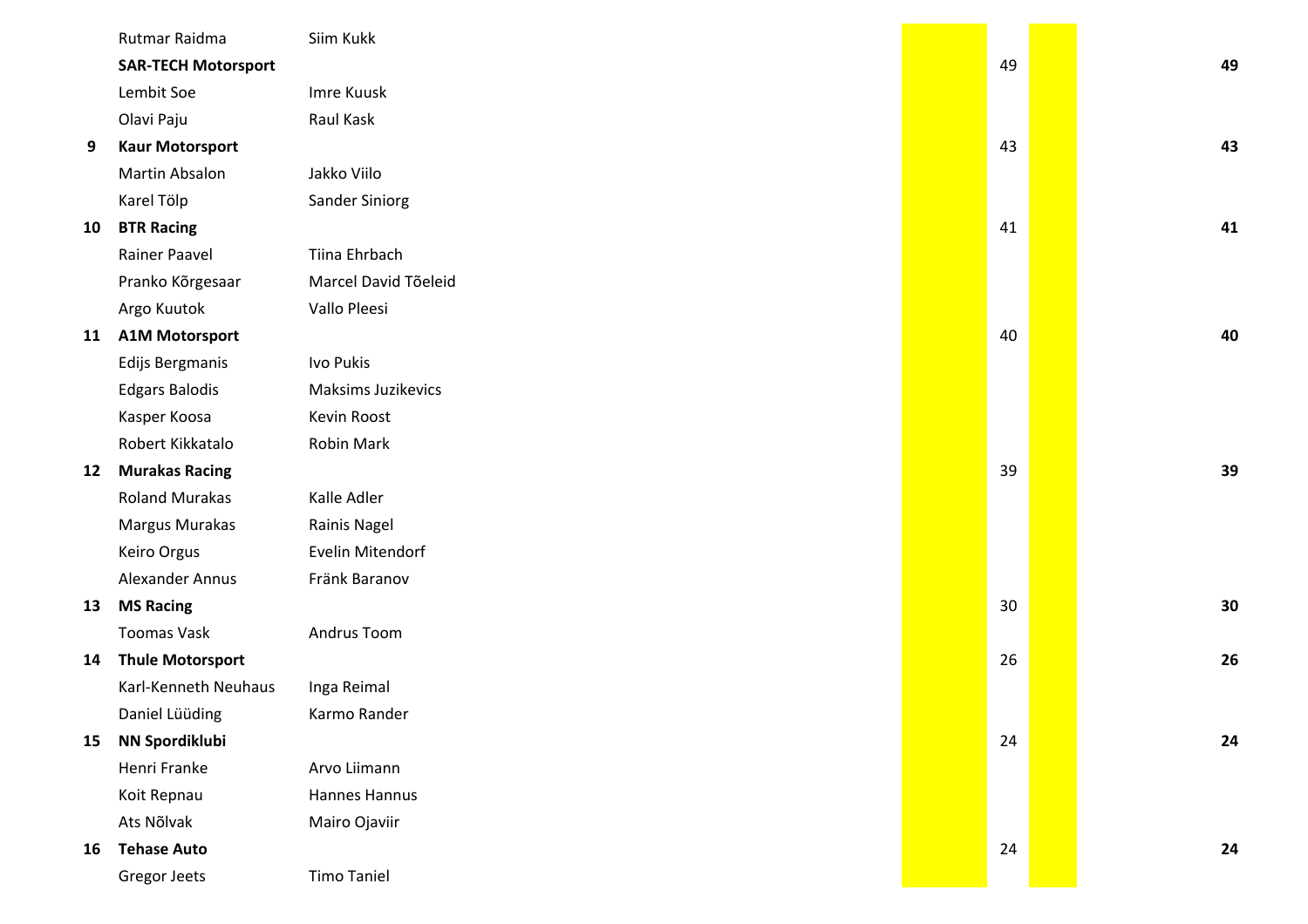| 17 | <b>Viru Rally Team</b>       |                     | 19             | 19                      |
|----|------------------------------|---------------------|----------------|-------------------------|
|    | Kaspar Kaldjärv              | <b>Madis Allese</b> |                |                         |
| 18 | <b>CRC Rally Team</b>        |                     | 17             | 17                      |
|    | Karl Johannes Visnapuu       | Rait Jansen         |                |                         |
| 19 | <b>Prorex Racing</b>         |                     | 15             | 15                      |
|    | <b>Ronald Reisin</b>         | Karl Luhaäär        |                |                         |
|    | Kristjan Ojaste              | Tõnu Tikerpalu      |                |                         |
| 20 | <b>ALM Motorsport</b>        |                     | 13             | 13                      |
|    | Karl-Markus Sei              | Martin Leotoots     |                |                         |
|    | Pihtla RT                    |                     | 13             | 13                      |
|    | Karl Jalakas                 | Janek Kundrats      |                |                         |
| 22 | <b>HT Motorsport</b>         |                     | 11             | 11                      |
|    | Risto Mõik                   | Laur Merisalu       |                |                         |
| 23 | <b>Tiits Racing Team</b>     |                     | $\overline{7}$ | $\overline{\mathbf{z}}$ |
|    | Mark-Egert Tiits             | Sander Pruul        |                |                         |
|    | Madis Moor                   | Taavi Udevald       |                |                         |
|    | <b>Erki Sport</b>            |                     | $\pmb{0}$      | $\mathbf 0$             |
|    | Janar Lehtniit               | Paavo Pajuväli      |                |                         |
|    | <b>GAZ Ralliklubi</b>        |                     | $\mathbf 0$    | $\mathbf 0$             |
|    | <b>Martin Leemets</b>        | Andres Lichtfeldt   |                |                         |
|    | Juuru Tehnikaklubi 2         |                     | $\pmb{0}$      | $\mathbf 0$             |
|    | Ants Uustalu                 | Jaan Ohtra          |                |                         |
|    | Priit Mäemurd                | Raimo Kook          |                |                         |
|    | <b>Pace Motorsport</b>       |                     | $\mathbf 0$    | $\mathbf 0$             |
|    | Romet Jürgenson              |                     |                |                         |
|    | <b>SK Villu</b>              |                     | $\Omega$       | 0                       |
|    | Martin Kio                   | Jüri Lohk           |                |                         |
|    | <b>Starter Energy Racing</b> |                     | $\mathbf 0$    | $\mathbf 0$             |
|    | <b>Robert Virves</b>         | Tiit Põlluäär       |                |                         |
|    | <b>Tikkri Motorsport</b>     |                     | $\mathbf 0$    | $\mathbf 0$             |
|    | Joonas Palmisto              | Jan Nõlvak          |                |                         |
|    | Kristofer Märtson            | Risto Märtson       |                |                         |